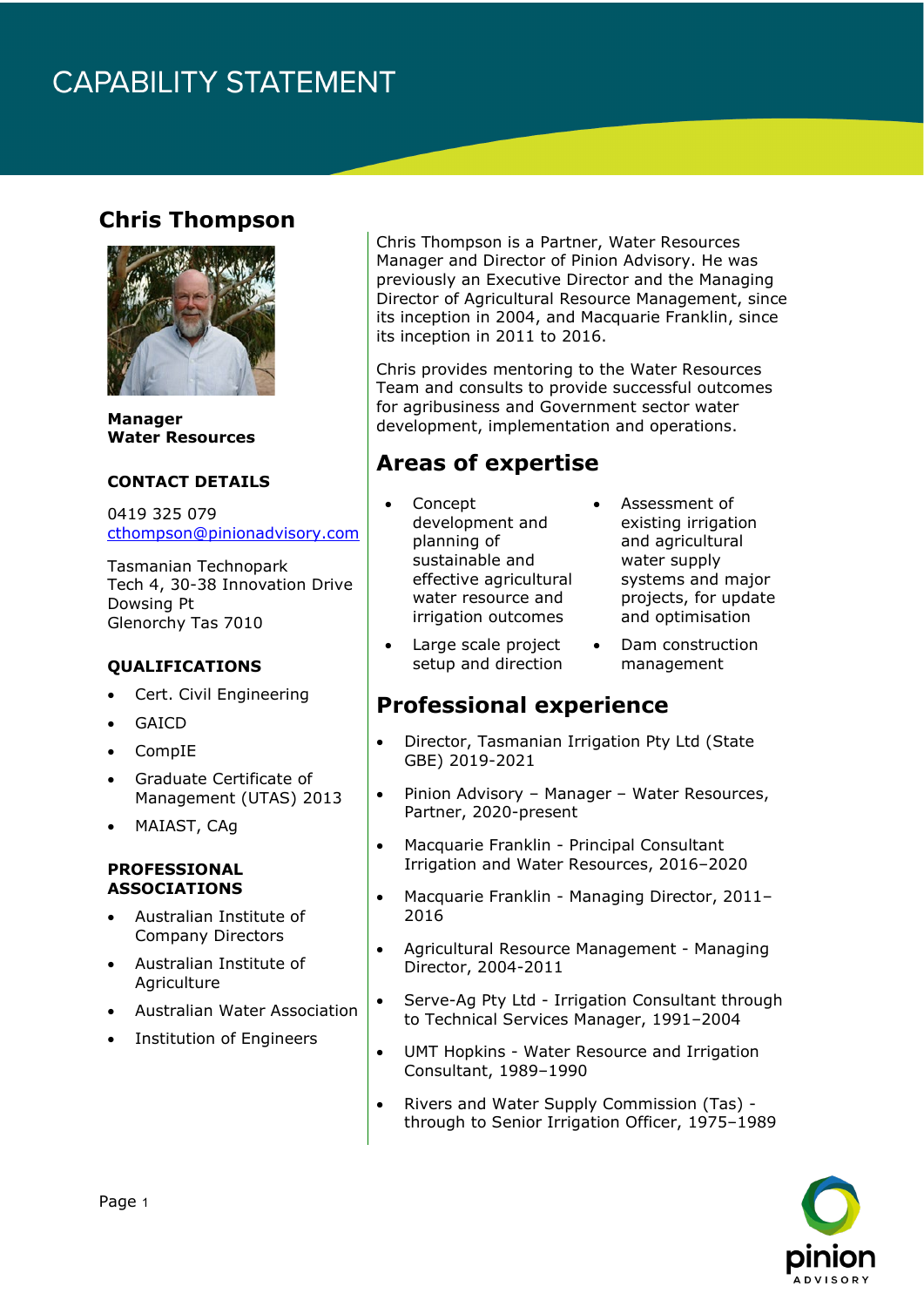## CAPABILITY STATEMENT

## **Relevant projects**

| <b>PROJECT</b>                                                                                                    | <b>ROLE</b>                                                                                                                                                                             | <b>CLIENT</b>                                      | YEAR/S<br><b>DELIVERED</b> |
|-------------------------------------------------------------------------------------------------------------------|-----------------------------------------------------------------------------------------------------------------------------------------------------------------------------------------|----------------------------------------------------|----------------------------|
| Tasmanian Irrigation<br>Tranche 3 projects                                                                        | <b>Technical Director for Project</b><br>Design partner                                                                                                                                 | Tasmanian<br>Irrigation<br>(State Govt)            | 2021-current               |
| Coalstoun Lakes<br>Project                                                                                        | Technical support and oversight<br>to water resource engineering                                                                                                                        | <b>KBR</b>                                         | 2021-2022                  |
| Hughenden Irrigation<br>Project (HIPCo)                                                                           | Technical support and oversight<br>to water resource engineering                                                                                                                        | Jacobs/KBR                                         | 2021                       |
| Lockyer Valley<br>Irrigation project                                                                              | Technical support and oversight<br>to water resource engineering                                                                                                                        | <b>Jacobs</b>                                      | 2020                       |
| <b>Elwick Racecourse</b><br>Thoroughbred Track<br>Redevelopment                                                   | Project manager, \$11m<br>thoroughbred racetrack<br>redevelopment, project<br>completed on time and on<br>budget                                                                        | Tasracing<br>(Tasmanian<br>State Govt)             | 2019-2020                  |
| Granite Belt Irrigation<br>Scheme                                                                                 | Technical support and oversight<br>to water resource engineering<br>team                                                                                                                | <b>Jacobs</b>                                      | 2017                       |
| Recycled Water<br><b>Irrigation and Dams</b><br>Upgrade, Parramatta<br>Creek Factory Upgrade<br>Project 2019/2020 | Technical support to company<br>consultants                                                                                                                                             | Huon<br>Aquaculture<br>Company                     | 2019-2020                  |
| Western Irrigation<br>Network (WIN) project                                                                       | Preparation of irrigation supply<br>elements for business plan,<br>development of concept farm<br>plans with potential customers,<br>general technical support to WW<br>project manager | Western<br>Water<br>(Victoria)                     | 2018-current               |
| Melrose Dam Project                                                                                               | On site construction<br>management for whole project<br>under construct only contract                                                                                                   | Tasmanian<br>Irrigation<br>Pty Ltd<br>(State Govt) | 2016-2017                  |
| Lower Huon Bathing<br>Water System<br>(LHBWS)                                                                     | Design and implementation of<br>system upgrades to enhance flow<br>capabilities for LHBWS. This<br>system supplies fresh water to<br>around 70% of the state salmon<br>production       | Tassal/Huon<br>Aquaculture<br>joint<br>venture     | 2014-2015                  |